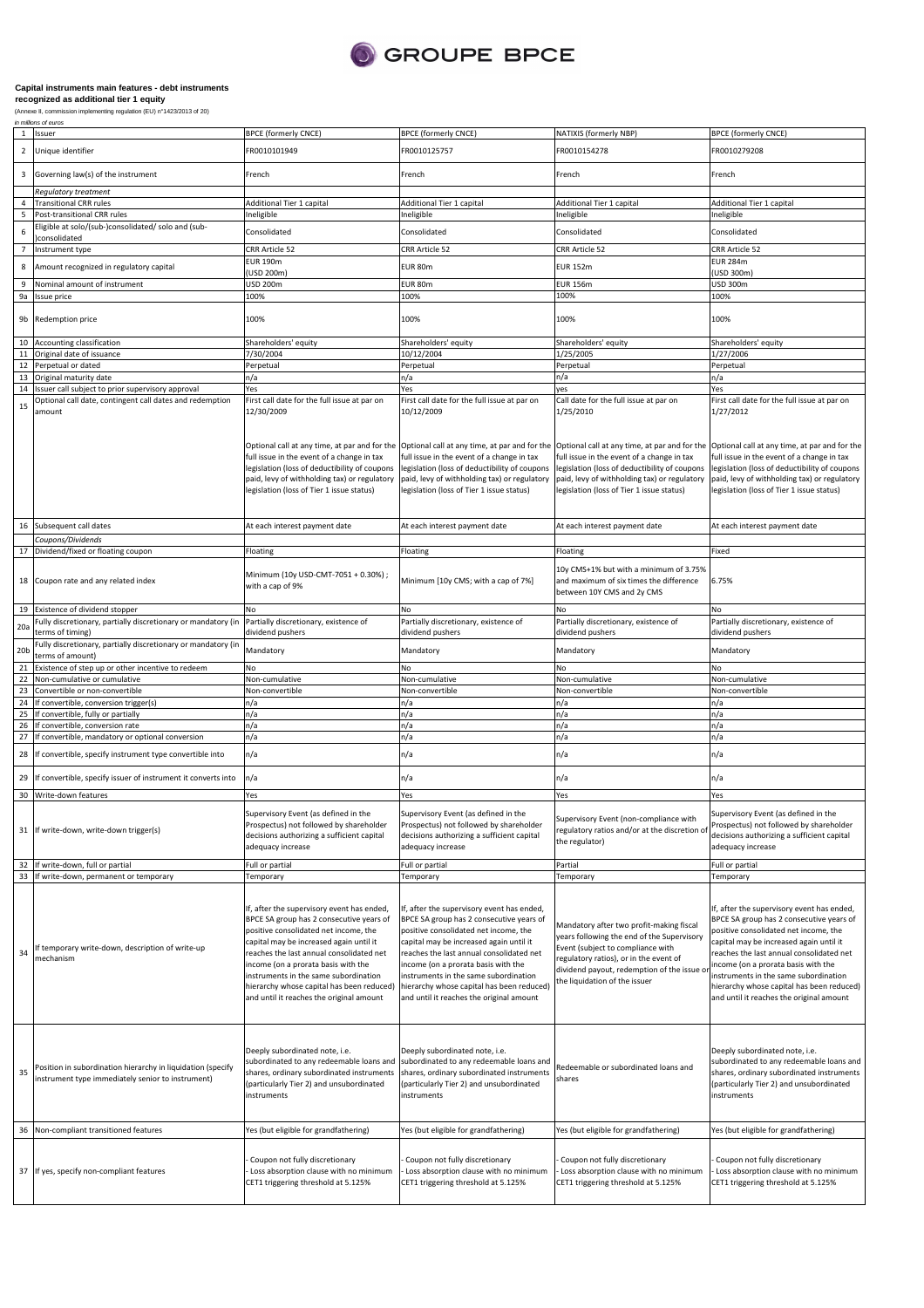

## **Capital instruments main features - debt instruments recognized as additional tier 1 equity**

(Annexe II, commission implementing regulation (EU) n°1423/2013 of 20) in millions of euros

| $\mathbf{1}$    | Issuer                                                                                                           | NATIXIS (formerly NBP)                                                                                                                                                                                                                                   | <b>BPCE (formerly CNCE)</b>                                                                                                                                                                                                                                                                                                                            | NATIXIS                                                                                                                                                                                                            | NATIXIS                                                                                                                                                                                                                                   |
|-----------------|------------------------------------------------------------------------------------------------------------------|----------------------------------------------------------------------------------------------------------------------------------------------------------------------------------------------------------------------------------------------------------|--------------------------------------------------------------------------------------------------------------------------------------------------------------------------------------------------------------------------------------------------------------------------------------------------------------------------------------------------------|--------------------------------------------------------------------------------------------------------------------------------------------------------------------------------------------------------------------|-------------------------------------------------------------------------------------------------------------------------------------------------------------------------------------------------------------------------------------------|
| $\overline{2}$  | Unique identifier                                                                                                | FR0010531012                                                                                                                                                                                                                                             | FR0010535971                                                                                                                                                                                                                                                                                                                                           | FR0010600163                                                                                                                                                                                                       | USF6483LHM57                                                                                                                                                                                                                              |
| 3               | Governing law(s) of the instrument                                                                               | French                                                                                                                                                                                                                                                   | French                                                                                                                                                                                                                                                                                                                                                 | French                                                                                                                                                                                                             | New York State (excluding regulatory status<br>governed by French law)                                                                                                                                                                    |
| $\overline{4}$  | Regulatory treatment                                                                                             |                                                                                                                                                                                                                                                          |                                                                                                                                                                                                                                                                                                                                                        |                                                                                                                                                                                                                    |                                                                                                                                                                                                                                           |
| 5               | <b>Transitional CRR rules</b><br>Post-transitional CRR rules                                                     | Additional Tier 1 capital<br>neligible                                                                                                                                                                                                                   | Additional Tier 1 capital<br>Ineligible                                                                                                                                                                                                                                                                                                                | Additional Tier 1 capital<br>Ineligible                                                                                                                                                                            | Additional Tier 1 capital<br>Ineligible                                                                                                                                                                                                   |
|                 | Eligible at solo/(sub-)consolidated/ solo and (sub-                                                              | Consolidated                                                                                                                                                                                                                                             |                                                                                                                                                                                                                                                                                                                                                        |                                                                                                                                                                                                                    |                                                                                                                                                                                                                                           |
| 6               | consolidated                                                                                                     |                                                                                                                                                                                                                                                          | Consolidated                                                                                                                                                                                                                                                                                                                                           | Consolidated                                                                                                                                                                                                       | Consolidated                                                                                                                                                                                                                              |
| $\overline{7}$  | Instrument type                                                                                                  | CRR Article 52                                                                                                                                                                                                                                           | CRR Article 52                                                                                                                                                                                                                                                                                                                                         | CRR Article 52                                                                                                                                                                                                     | CRR Article 52                                                                                                                                                                                                                            |
| 8               | Amount recognized in regulatory capital                                                                          | EUR 364m                                                                                                                                                                                                                                                 | <b>EUR 509m</b>                                                                                                                                                                                                                                                                                                                                        | <b>EUR 150m</b>                                                                                                                                                                                                    | <b>EUR 176m</b><br>USD 186m)                                                                                                                                                                                                              |
|                 | Nominal amount of instrument                                                                                     | <b>EUR 349m</b>                                                                                                                                                                                                                                          | EUR 509m                                                                                                                                                                                                                                                                                                                                               | <b>EUR 150m</b>                                                                                                                                                                                                    | USD 186m                                                                                                                                                                                                                                  |
| 9a              | Issue price                                                                                                      | 100%                                                                                                                                                                                                                                                     | 100%                                                                                                                                                                                                                                                                                                                                                   | 100%                                                                                                                                                                                                               | 100%                                                                                                                                                                                                                                      |
| 9b              | Redemption price                                                                                                 | 100%                                                                                                                                                                                                                                                     | Partial redemption via public tender at 65%<br>of par on 10/10/2011; 100% on residual<br>amount                                                                                                                                                                                                                                                        | 100%                                                                                                                                                                                                               | 100%                                                                                                                                                                                                                                      |
| 10              | Accounting classification                                                                                        | Shareholders' equity                                                                                                                                                                                                                                     | Shareholders' equity                                                                                                                                                                                                                                                                                                                                   | Shareholders' equity                                                                                                                                                                                               | Shareholders' equity                                                                                                                                                                                                                      |
| 11              | Original date of issuance                                                                                        | 10/18/2007                                                                                                                                                                                                                                               | 10/30/2007                                                                                                                                                                                                                                                                                                                                             | 3/28/2008                                                                                                                                                                                                          | 4/30/2008                                                                                                                                                                                                                                 |
| 12<br>13        | Perpetual or dated<br>Original maturity date                                                                     | Perpetual<br>n/a                                                                                                                                                                                                                                         | Perpetual<br>n/a                                                                                                                                                                                                                                                                                                                                       | Perpetual<br>n/a                                                                                                                                                                                                   | Perpetual<br>n/a                                                                                                                                                                                                                          |
| 14              | Issuer call subject to prior supervisory approval                                                                | Yes                                                                                                                                                                                                                                                      | Yes                                                                                                                                                                                                                                                                                                                                                    | Yes                                                                                                                                                                                                                | Yes                                                                                                                                                                                                                                       |
| 15              | Optional call date, contingent call dates and redemption<br>amount                                               | Call date for the full issue at par on<br>10/18/2017                                                                                                                                                                                                     | First call date for the full issue at par on<br>10/30/2017                                                                                                                                                                                                                                                                                             | Call date for the full issue at par on<br>3/28/2018                                                                                                                                                                | Call date for the full issue at par on<br>4/30/2018                                                                                                                                                                                       |
|                 |                                                                                                                  | full issue in the event of a change in tax<br>egislation (loss of deductibility of coupons<br>paid, levy of withholding tax) or regulatory<br>legislation (loss of Tier 1 issue status)                                                                  | Optional call at any time, at par and for the Optional call at any time, at par and for the Optional call at any time, at par and for the<br>full issue in the event of a change in tax<br>legislation (loss of deductibility of coupons<br>paid, levy of withholding tax) or regulatory<br>legislation (loss of Tier 1 issue status)                  | full issue in the event of a change in tax<br>legislation (loss of deductibility of coupons<br>paid, levy of withholding tax) or regulatory<br>egislation (loss of Tier 1 issue status)                            | Optional call at any time, at par and for the<br>full issue in the event of a change in tax<br>legislation (loss of deductibility of coupons<br>paid, levy of withholding tax) or regulatory<br>legislation (loss of Tier 1 issue status) |
| 16              | Subsequent call dates                                                                                            | At each interest payment date                                                                                                                                                                                                                            | At each interest payment date                                                                                                                                                                                                                                                                                                                          | At each interest payment date                                                                                                                                                                                      | At each interest payment date                                                                                                                                                                                                             |
|                 | Coupons/Dividends                                                                                                |                                                                                                                                                                                                                                                          |                                                                                                                                                                                                                                                                                                                                                        |                                                                                                                                                                                                                    |                                                                                                                                                                                                                                           |
| 17              | Dividend/fixed or floating coupon                                                                                | Fixed                                                                                                                                                                                                                                                    | Fixed to floating                                                                                                                                                                                                                                                                                                                                      | Fixed                                                                                                                                                                                                              | Fixed                                                                                                                                                                                                                                     |
| 18              | Coupon rate and any related index                                                                                | 6.307%                                                                                                                                                                                                                                                   | 6.117% until 10/30/2017, then 3M Euribor<br>+ 2.37% if call not exercised                                                                                                                                                                                                                                                                              | 8.65%                                                                                                                                                                                                              | 10%                                                                                                                                                                                                                                       |
| 19              | Existence of dividend stopper                                                                                    | No                                                                                                                                                                                                                                                       | No                                                                                                                                                                                                                                                                                                                                                     | No                                                                                                                                                                                                                 |                                                                                                                                                                                                                                           |
| 20a             | Fully discretionary, partially discretionary or mandatory (in                                                    | Partially discretionary, existence of<br>dividend pushers                                                                                                                                                                                                | Partially discretionary, existence of<br>dividend pushers                                                                                                                                                                                                                                                                                              | Partially discretionary, existence of<br>dividend pushers                                                                                                                                                          | Partially discretionary, existence of<br>dividend pushers                                                                                                                                                                                 |
|                 | terms of timing)<br>Fully discretionary, partially discretionary or mandatory (in                                |                                                                                                                                                                                                                                                          |                                                                                                                                                                                                                                                                                                                                                        |                                                                                                                                                                                                                    |                                                                                                                                                                                                                                           |
| 20 <sub>b</sub> | terms of amount)                                                                                                 | Mandatory                                                                                                                                                                                                                                                | Mandatory                                                                                                                                                                                                                                                                                                                                              | Mandatory                                                                                                                                                                                                          | Mandatory                                                                                                                                                                                                                                 |
| 21              | Existence of step up or other incentive to redeem                                                                | Yes                                                                                                                                                                                                                                                      | Yes                                                                                                                                                                                                                                                                                                                                                    | Yes                                                                                                                                                                                                                | Yes                                                                                                                                                                                                                                       |
|                 |                                                                                                                  |                                                                                                                                                                                                                                                          |                                                                                                                                                                                                                                                                                                                                                        |                                                                                                                                                                                                                    |                                                                                                                                                                                                                                           |
| 22              | Non-cumulative or cumulative                                                                                     | Non-cumulative                                                                                                                                                                                                                                           | Non-cumulative                                                                                                                                                                                                                                                                                                                                         | Non-cumulative                                                                                                                                                                                                     | Non-cumulative                                                                                                                                                                                                                            |
| 23              | Convertible or non-convertible                                                                                   | Non-convertible                                                                                                                                                                                                                                          | Non-convertible                                                                                                                                                                                                                                                                                                                                        | Non-convertible                                                                                                                                                                                                    | Non-convertible                                                                                                                                                                                                                           |
| 24<br>25        | f convertible, conversion trigger(s)<br>f convertible, fully or partially                                        | n/a<br>n/a                                                                                                                                                                                                                                               | n/a<br>n/a                                                                                                                                                                                                                                                                                                                                             | n/a<br>n/a                                                                                                                                                                                                         | n/a<br>n/a                                                                                                                                                                                                                                |
| 26              | f convertible, conversion rate                                                                                   | n/a                                                                                                                                                                                                                                                      | n/a                                                                                                                                                                                                                                                                                                                                                    | n/a                                                                                                                                                                                                                | n/a                                                                                                                                                                                                                                       |
| 27              | f convertible, mandatory or optional conversion                                                                  | n/a                                                                                                                                                                                                                                                      | n/a                                                                                                                                                                                                                                                                                                                                                    | n/a                                                                                                                                                                                                                | n/a                                                                                                                                                                                                                                       |
| 28              | If convertible, specify instrument type convertible into                                                         | n/a                                                                                                                                                                                                                                                      | n/a                                                                                                                                                                                                                                                                                                                                                    | n/a                                                                                                                                                                                                                | n/a                                                                                                                                                                                                                                       |
| 29              | If convertible, specify issuer of instrument it converts into                                                    | n/a                                                                                                                                                                                                                                                      | n/a                                                                                                                                                                                                                                                                                                                                                    | n/a                                                                                                                                                                                                                | n/a                                                                                                                                                                                                                                       |
| 30              | Write-down features                                                                                              | Yes                                                                                                                                                                                                                                                      | Yes                                                                                                                                                                                                                                                                                                                                                    | Yes                                                                                                                                                                                                                | Yes                                                                                                                                                                                                                                       |
|                 | 31 If write-down, write-down trigger(s)                                                                          | Supervisory Event (non-compliance with<br>regulatory ratios and/or at the discretion of<br>the regulator)                                                                                                                                                | Supervisory Event (as defined in the<br>Prospectus) not followed by shareholder<br>decisions authorizing a sufficient capital<br>adequacy increase                                                                                                                                                                                                     | Supervisory Event (non-compliance with<br>the regulator)                                                                                                                                                           | Supervisory Event (non-compliance with<br>regulatory ratios and/or at the discretion of regulatory ratios and/or at the discretion of<br>the regulator)                                                                                   |
|                 | 32 If write-down, full or partial                                                                                | Partial                                                                                                                                                                                                                                                  | Full or partial                                                                                                                                                                                                                                                                                                                                        | Partial                                                                                                                                                                                                            | Partial                                                                                                                                                                                                                                   |
|                 | 33 If write-down, permanent or temporary                                                                         | Temporary                                                                                                                                                                                                                                                | Temporary                                                                                                                                                                                                                                                                                                                                              | Temporary                                                                                                                                                                                                          | Temporary                                                                                                                                                                                                                                 |
| 34              | If temporary write-down, description of write-up<br>mechanism                                                    | Optional after two profit-making fiscal<br>years following the end of the Supervisory<br>Event (subject to compliance with<br>regulatory ratios), or in the event of<br>dividend payout or redemption of the issue instruments in the same subordination | If, after the supervisory event has ended,<br>BPCE SA group has 2 consecutive years of<br>positive consolidated net income, the<br>capital may be increased again until it<br>reaches the last annual consolidated net<br>income (on a prorata basis with the<br>hierarchy whose capital has been reduced)<br>and until it reaches the original amount | Optional after two profit-making fiscal<br>years following the end of the Supervisory<br>Event (subject to compliance with<br>regulatory ratios), or in the event of<br>dividend payout or redemption of the issue | Optional after two profit-making fiscal<br>years following the end of the Supervisory<br>Event (subject to compliance with<br>regulatory ratios), or in the event of                                                                      |
| 35              | Position in subordination hierarchy in liquidation (specify<br>instrument type immediately senior to instrument) | Redeemable or subordinated loans and<br>shares                                                                                                                                                                                                           | Deeply subordinated note, i.e.<br>subordinated to any redeemable loans and<br>shares, ordinary subordinated instruments<br>(particularly Tier 2) and unsubordinated<br>instruments                                                                                                                                                                     | Redeemable or subordinated loans and<br>shares                                                                                                                                                                     | dividend payout or redemption of the issue<br>Redeemable or subordinated loans and<br>shares                                                                                                                                              |
|                 | 36 Non-compliant transitioned features                                                                           | Yes (but eligible for grandfathering)                                                                                                                                                                                                                    | Yes (but eligible for grandfathering)                                                                                                                                                                                                                                                                                                                  | Yes (but eligible for grandfathering)                                                                                                                                                                              | Yes (but eligible for grandfathering)                                                                                                                                                                                                     |
|                 | 37 If yes, specify non-compliant features                                                                        | Step up clause<br>Coupon not fully discretionary<br>Loss absorption clause with no minimum<br>CET1 triggering threshold at 5.125%                                                                                                                        | Step up clause<br>Coupon not fully discretionary<br>Loss absorption clause with no minimum<br>CET1 triggering threshold at 5.125%                                                                                                                                                                                                                      | Step up clause<br>Coupon not fully discretionary<br>Loss absorption clause with no minimum<br>CET1 triggering threshold at 5.125%                                                                                  | Step up clause<br>Coupon not fully discretionary<br>Loss absorption clause with no minimum<br>CET1 triggering threshold at 5.125%                                                                                                         |